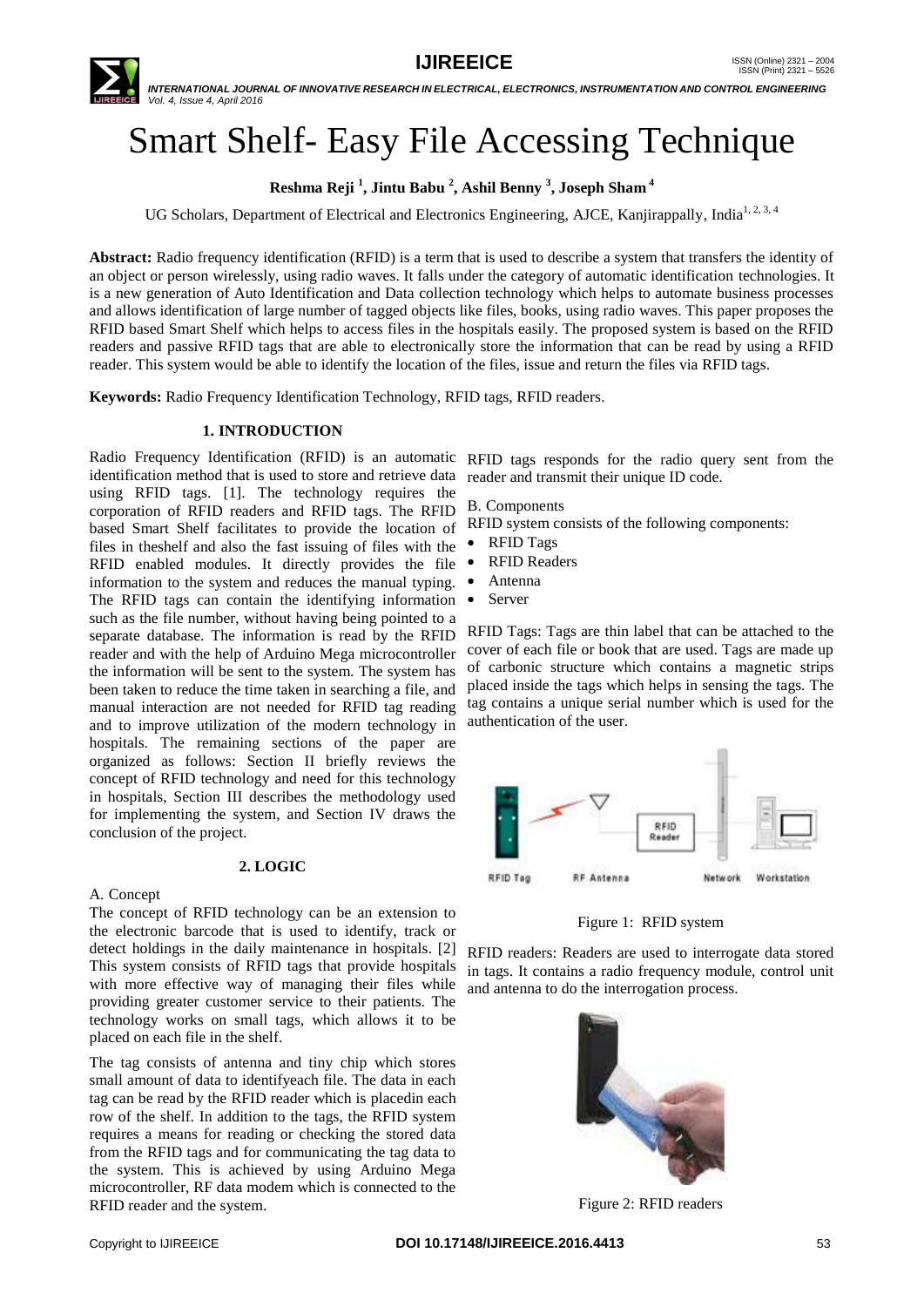

 *INTERNATIONAL JOURNAL OF INNOVATIVE RESEARCH IN ELECTRICAL, ELECTRONICS, INSTRUMENTATION AND CONTROL ENGINEERING Vol. 4, Issue 4, April 2016*

The antenna kept inside the reader generates an electromagnetic field and when the tag passes the field thedata stored on the chip in the tag is interrupted by the reader and stores the information about the files, which in turn is send to server during the file search via microcontroller.

Antenna: Antennas are kept inside the readers. It generates electromagnetic field which gets activated when the tag passes the field and enables to read and/or write data to the reader by producing radio signals.

Server: Server is a computer that contains database which stores the information regarding the files position and current status are stored and this information can be retrieved when needed.

RF Data Modem: RF modem (module) is a small electronic circuit used to transmit and receive radio signals. The module is connected with the microcontroller which helps to retrieve data and transmits the data to the server.

Arduino Mega 2560: the Arduino Mega 2560 has a number of facilities for communicating with a computer or other microcontrollers. The Arduino software includes a serial monitor which allows simple textual data to be sent to and from the board. It has 256kB of flash memory for storing code.



Figure 3: Arduino Mega 2560

LED: When a suitable voltage is applied to the leads, electrons recombine within the device releasing energy in the form of photons. This effect is called electroluminescence and thus produces light. This is placed in each row of the shelf for identification.

## C. RFID in Hospitals

Hospitals traditionally follow a paper- based system to capture the information about the patient duringregistration and keep updating manually.[3] This is a time taking process and is also not accurate because its hand written. The problems faced by the paper – based management system are:

- Inability to sort data fields in paper record
- Accessibility of records
- File storing facility
- Lost of records

Among these the proposed system will automate the following tasks using RFID technology,

- Better file management
- Helps in storing the data
- Ability to find the physical location of the files
- Fast processing
- Security level

## **3. METHODOLOGY**

The process involved is divided into two modules that are described as follows:

#### A. Module 1 : Initial setup

Whenever a new file is arrived, an RFID tag is attached into each file with relevant information such as file number, patient register number. All the detailed information of the file will be stored in the computer database by the staff.



Figure 4: Circuit Diagram of Initial Setup

#### B. Module 2 : Issue process

When the staff requires a file to be issued, he has to search the file using the patient's registered number. During this a radio signal is transmitted to the RF data modem and the microcontroller checks for the file which is stored from the reader.



Figure 5 : Simulation done for Issue Process

If the search is matched the microcontroller returns the data to the modem which points out the location of the file in the system. The user can take the file from the corresponding shelf.

#### C. Working Principle

Initially the details of each file will be stored in the system and each file is attached by a RFID tag. This is done by interfacing the system using MATLAB. When the tag passes the field of the reader the information will be stored in the reader from which the data is sent to the microcontroller.

The below figure shows the schematic block representation of the actual system. When the user search for the file, the data stored in the microcontroller is sent to the system via transmitter and check the location of the file in the system. If the file is found the transmitter (RF data modem) sends the signal to the microcontroller to